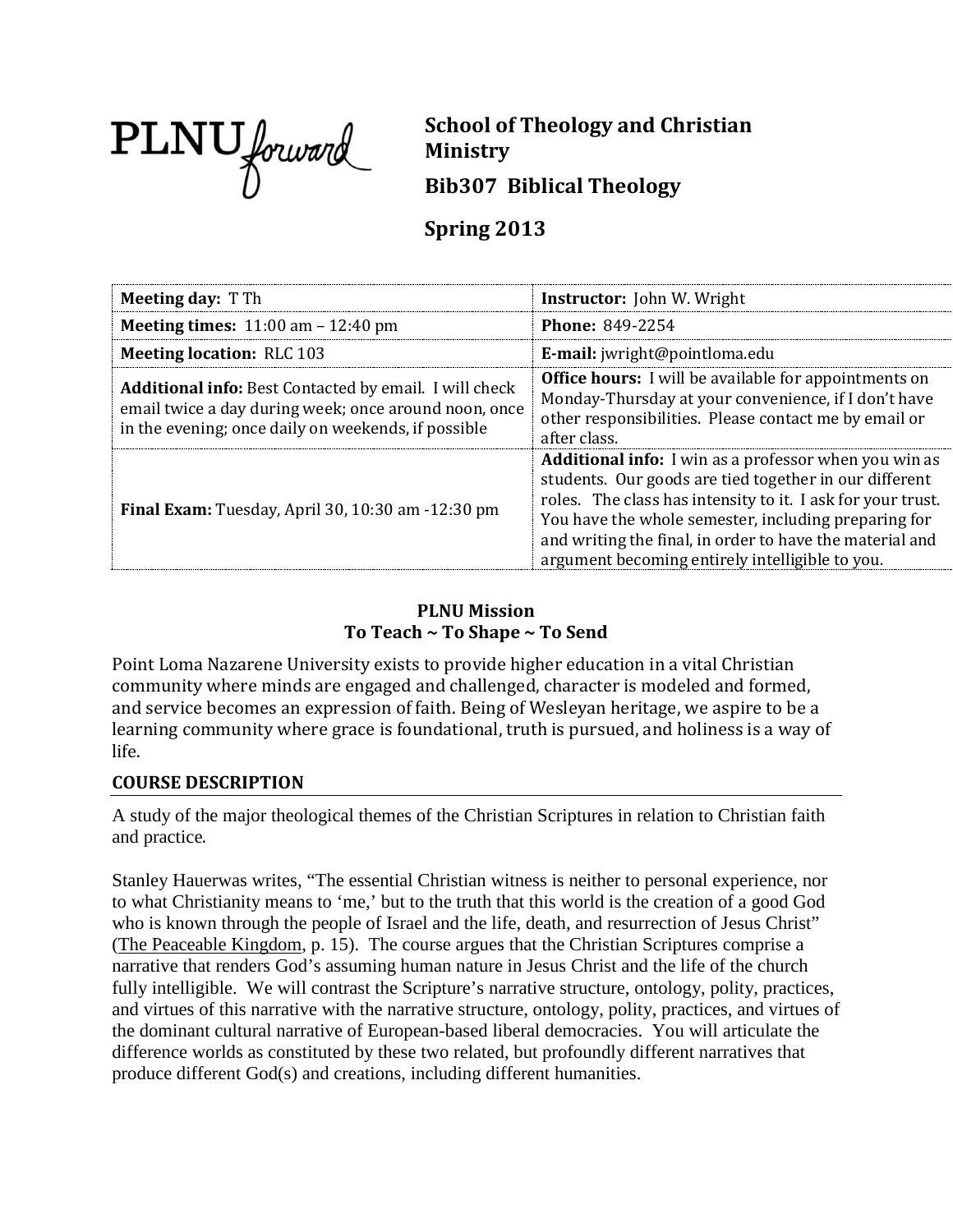#### **STUDENT LEARNING OUTCOMES**

Upon satisfactory completion of the class, the student will be able

- (1) To articulate the Holy Scripture as the unfolding narrative of God and God's creation, to learn the significant turning point in this narrative, and to understand the subsequent theological implications for the formation of human character and congregations.
- (2) To explain how narrative functions as a precondition for human rationality in its relationship to its shaping human polities and character.
- (3) To express the major narrative that shapes the lives, secular and Christian, in contemporary America as it forms human character and polities.
- (4) To apply class materials to develop the ecclesial and personal implications of the alternative narratives for the life of the church and individual human beings.

## **REQUIRED TEXTS AND RECOMMENDED RESOURCES**

A Bible (any contemporary translation and/or original languages)

Stanley Hauerwas, Unleashing the Scriptures: Freeing the Bible from Captivity to America. Nashville: Abingdon, 1993.

George Barna, The Habits of Highly Effective Churches. Ventura, CA: Regal Books, 1999.

Douglas Harink, Paul among the Postliberals: Pauline Theology beyong Christendom and Modernity. Grand Rapids: Brazos Press, 2003.

## **ATTENDANCE AND PARTICIPATION**

Regular and punctual attendance at all classes is considered essential to optimum academic achievement. If the student is absent from more than 10 percent of class meetings, the faculty member has the option of filing a written report which may result in de-enrollment. If the absences exceed 20 percent, the student may be de-enrolled without notice. If the date of de-enrollment is past the last date to withdraw from a class, the student will be assigned a grade of W or WF consistent with university policy in the grading section of the catalog. See [Academic Policies](http://www.pointloma.edu/experience/academics/catalogs/undergraduate-catalog/point-loma-education/academic-policies) in the undergrad student catalog.

## **INCOMPLETES AND LATE ASSIGNMENTS**

All assignments are to be submitted/turned in by the beginning of the class session when they are due—including assignments posted in Eclass.

## **ACADEMIC DISHONESTY**

Students should demonstrate academic honesty by doing original work and by giving appropriate credit to the ideas of others. As stated in the university catalog, "Academic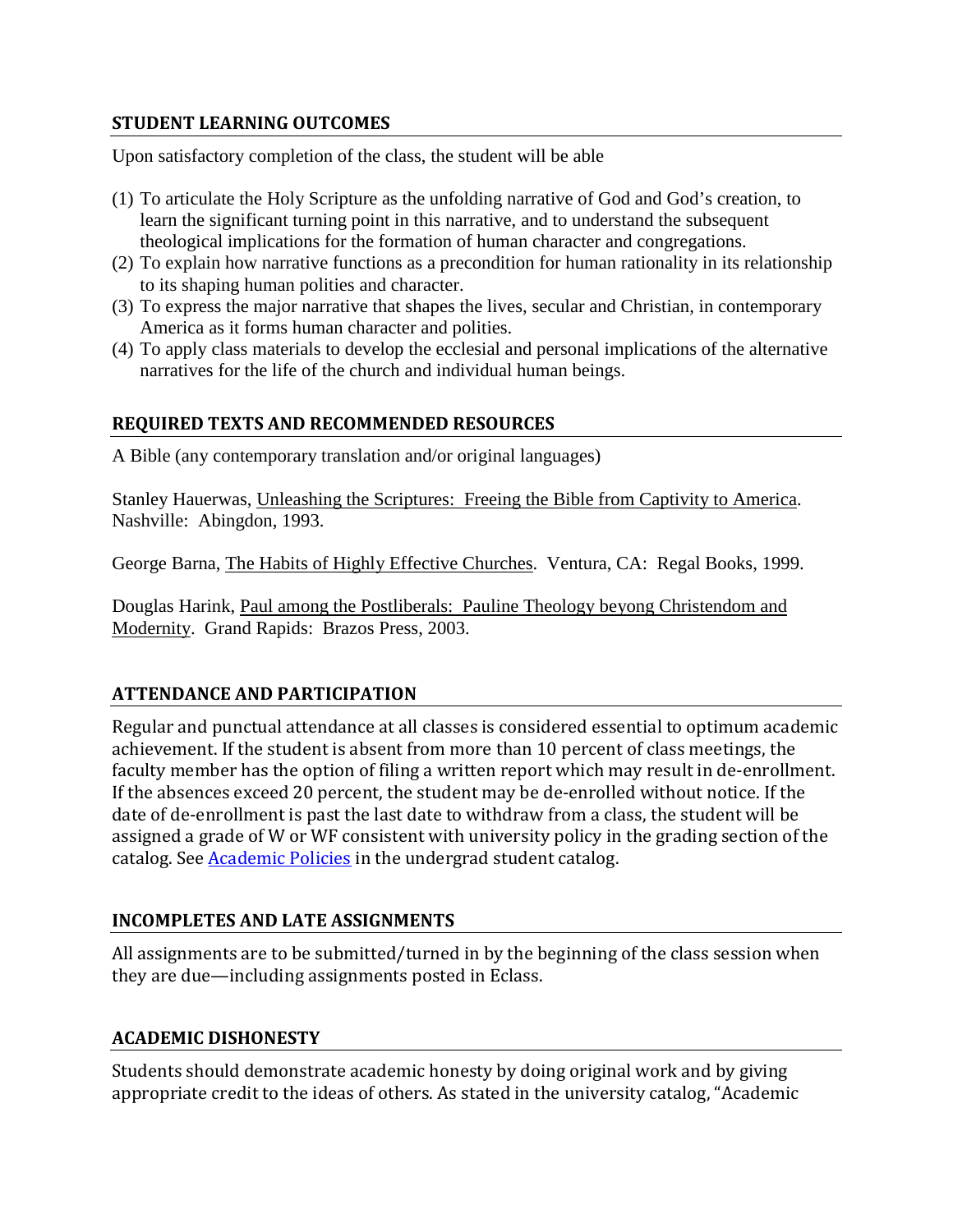dishonesty is the act of presenting information, ideas, and/or concepts as one's own when in reality they are the results of another person's creativity and effort. Such acts include plagiarism, copying of class assignments, and copying or other fraudulent behavior on examinations. A faculty member who believes a situation involving academic dishonesty has been detected may assign a failing grade for a) that particular assignment or examination, and/or b) the course." See [Academic Policies](http://www.pointloma.edu/experience/academics/catalogs/undergraduate-catalog/point-loma-education/academic-policies) in the undergrad student catalog.

Cheating defeats the whole good end of our classroom work and demeans the professor, the student, and one's fellow students. In an academic context, it constitutes a mortal sin. If the above policy is not sufficient to deter dishonesty, here is what I have thought of doing, although legal and moral restraints prohibit implementation: Any student caught cheating will be sent to Rev. Dr. Mary Paul for a Confession of Sins; if repentance and acts of repentance are not forthcoming, upon approval by Kerry Fulcher, Provost, Rev. Dr. Paul will administer Last Rites to the student if he/she so desires. Barring a letter of pardon from President Bob Brower, the student will face a lethal injection simultaneously injected by your classmates; upon execution, the student's body will be chopped into bite size bits and fed to the dolphins at Sea World by class members. The professor will pack your remaining goods and send them home to any surviving family members with a letter of explanation.

## **ACADEMIC ACCOMMODATIONS**

While all students are expected to meet the minimum academic standards for completion of this course as established by the instructor, students with disabilities may require academic accommodations. At Point Loma Nazarene University, students requesting academic accommodations must file documentation with th[e Disability Resource Center](http://www.pointloma.edu/experience/offices/administrative-offices/academic-advising-office/disability-resource-center) (DRC), located in the Bond Academic Center. Once the student files documentation, the Disability Resource Center will contact the student's instructors and provide written recommendations for reasonable and appropriate accommodations to meet the individual needs of the student. See **Academic Policies** in the undergrad student catalog.

## **FERPA POLICY**

In compliance with federal law, neither PLNU student ID nor social security number should be used in publically posted grades or returned sets of assignments without student written permission. This class will meet the federal requirements by (each faculty member choose one strategy to use: distributing all grades and papers individually; requesting and filing written student permission; or assigning each student a unique class ID number not identifiable on the alphabetic roster.). Also in compliance with FERPA, you will be the only person given information about your progress in this class unless you have designated others to receive it in the "Information Release" section of the student portal. See Policy [Statements](http://www.pointloma.edu/experience/academics/catalogs/undergraduate-catalog/policy-statements) in the undergrad student catalog.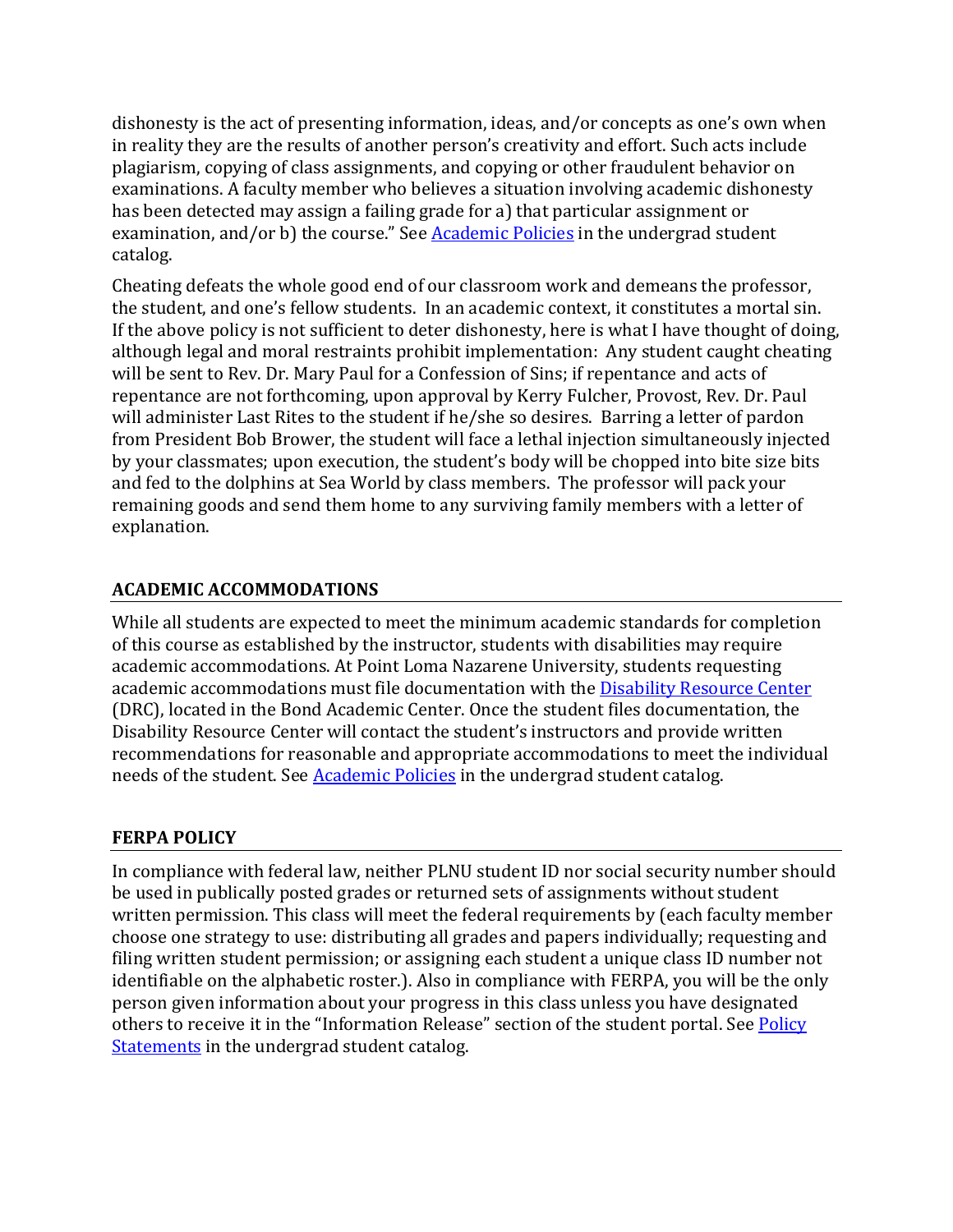## **INCLUSIVE LANGUAGE STATEMENT**

The School of Theology and Christian Ministry is committed to the equality of women and men. Recognizing that people have often used the English language in ways that imply the exclusion or inferiority of women, the department urges students, faculty, and staff to avoid sexist language in public discourse, in classroom discussions, and in their writings.

## **FINAL EXAMINATION POLICY**

Successful completion of this class requires taking the final examination **on its scheduled day**. The final examination schedule is posted on the [Class Schedules](http://www.pointloma.edu/experience/academics/class-schedules) site. No requests for early examinations or alternative days will be approved.

## **USE OF TECHNOLOGY**

Point Loma Nazarene University encourages the use of technology for learning, communication, and collaboration. I will post all class material on eclass for reference for students throughout the class. I will make some modules of the class available to students only through eclass. The student is responsible to have access and participate in class, not only in our meetings, but through assigned on line exercises.

#### **ASSESSMENT AND GRADING**

Clearly define a grading policy to avoid any confusion on expectations. Providing the grading scale in a table format is often most helpful.

|                                                                                                                                                                                  | <b>POINTS</b>          | <b>Date and Time</b><br>Due | <b>GRADE</b> |
|----------------------------------------------------------------------------------------------------------------------------------------------------------------------------------|------------------------|-----------------------------|--------------|
| 4-5 pp. summary<br>essay on<br>Hauerwas that<br>integrates the<br>essay section with<br>the sermonic                                                                             | 150 possible<br>points | January 22 by<br>$11:00$ am |              |
| exhibits                                                                                                                                                                         |                        |                             |              |
| 4-5 page essay on<br>prompt on the<br>narrative<br>structure<br>of Nightmare<br><b>Before Christmas</b><br>in relationship to<br>the narrative<br>presupposed by<br>George Barna | 150 possible<br>points | January 31 by<br>$11:00$ am |              |